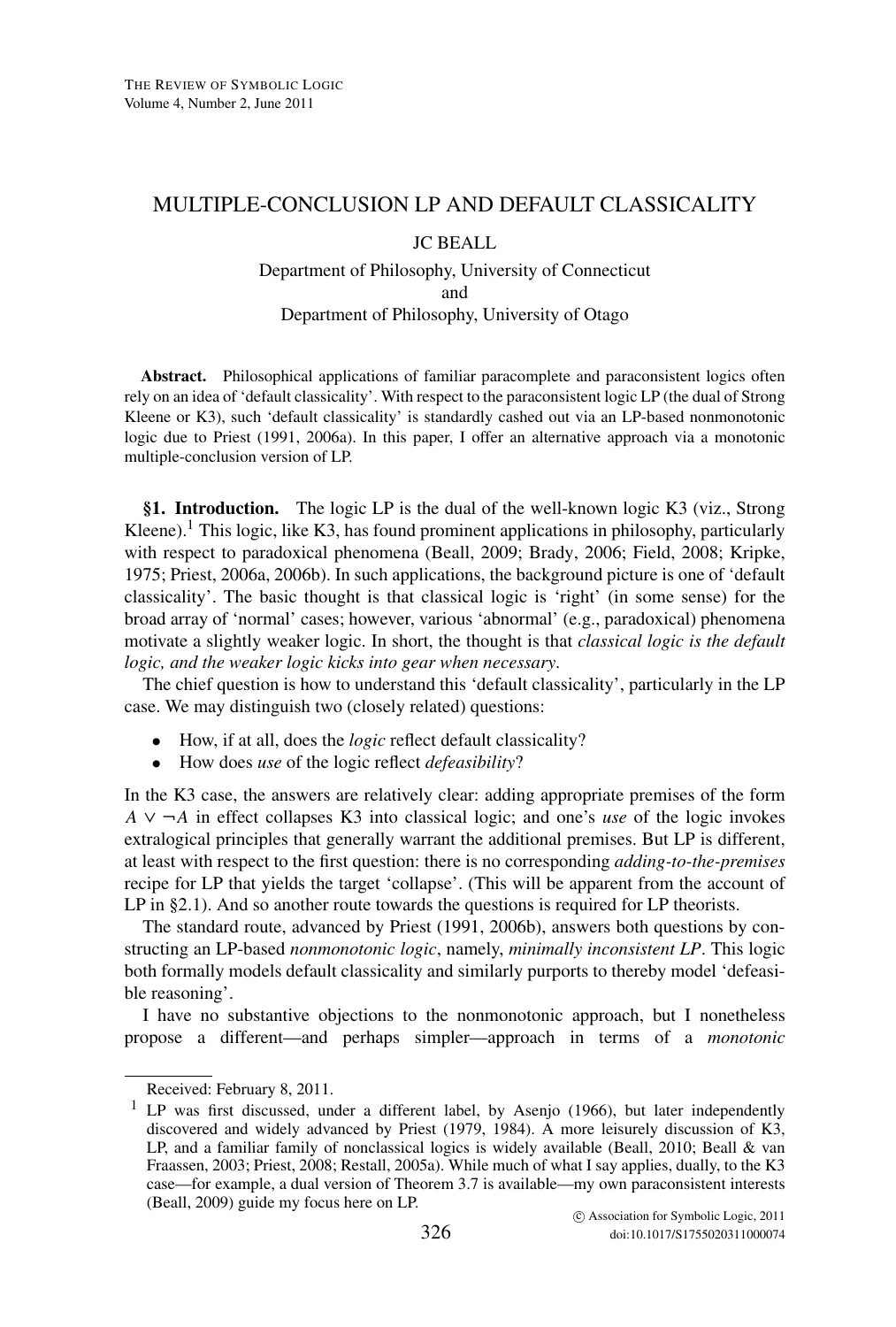*multiple-conclusion* logic that I shall call  $LP^+$ .<sup>2</sup> The thought is simple: just as the K3 theorist adds appropriate *premises* of the form  $A \vee \neg A$  to 'return to classical logic', the LP<sup>+</sup> theorist does the dual—namely, adds appropriate sentences of the form  $A \wedge \neg A$  to the *conclusion* set.

In §2 I present  $LP^+$ . Towards answering the first question concerning default classicality, §3 presents a simple though crucial theorem concerning a relation between LP+ and  $CPL<sup>+</sup>$  (i.e., the corresponding multiple-conclusion version of classical propositional logic). §4 takes up the second question concerning default consistency and *reasoning*, suggesting a general sense in which multiple-conclusion logic(s) leave us with 'defeasible *inferences*'.

**§2. Multiple-conclusion LP.** I first present (single-conclusion) LP, and then turn to the multiple-conclusion generalization  $LP^+$ . Because of the simplicity of the LP model theory, I rely throughout on 'semantic' characterizations of the logics (except in the Appendix, where I briefly present an adequate sequent system).

The syntax (throughout) is that of standard CPL (i.e., classical propositional logic), where atomics are propositional variables.<sup>3</sup> Throughout, I let *S* be the set of all sentences, *p* any atomic in *S*, and *A* any (atomic or molecular) element of *S*, with  $\neg$  (unary),  $\vee$ (binary) and, with redundancy, ∧ (binary) the only primitive connectives—with other standard binary connectives (e.g.,  $\supset$ ,  $\equiv$ ) defined as usual.

*2.1. LP.* The (single-conclusion) logic LP may be characterized 'semantically' as follows. Our sentences are interpreted via all (total) valuations  $v : S \longrightarrow \{1, .5, 0\}$  that obey the following clauses:

- $v(\neg A) = 1 v(A)$
- $v(A \vee B) = \max\{v(A), v(B)\}\$
- $v(A \wedge B) = \min\{v(A), v(B)\}\$

We let  $\mathbb{V}_{lp}$  be the set of all such LP valuations.

DEFINITION 2.1 *A valuation*  $v \in V_{lp}$  *satisfies A iff*  $v(A) \in \{1, .5\}$ *.* 

DEFINITION 2.2 *A valuation*  $v \in V_{lp}$  *satisfies a set*  $X \subseteq S$  *of sentences iff v satisfies*  $every A \in X$ .

With these definitions in hand, we define the validity relation—for present purposes, the *logic*—in the usual way.

DEFINITION 2.3 (LP)  $X \vDash_{lp} A$  iff every  $v \in \mathbb{V}_{lp}$  that satisfies X satisfies A.

*2.2. A few notable features.* Here, I briefly note some of the distinguishing features of LP. (The reader may consider the dual K3 features for comparison.)

<sup>2</sup> On terminology: a *monotonic logic* is one such that adding to the premise set does not take you from a valid argument to an invalid argument. For present purposes, I simply generalize this notion of monotonicity to cover multiple-conclusion: adding to *either* a premise set *or* a conclusion set doesn't take you from a valid argument to an invalid argument. (I do not dwell on this definition, but assume it in the background.)

<sup>&</sup>lt;sup>3</sup> I ignore (minor) complexities involved in adding predicates or names. While I focus on the propositional level in this paper, the discussion—and results—should carry over to the predicatecum-quantifier level (though proofs would require more complexity).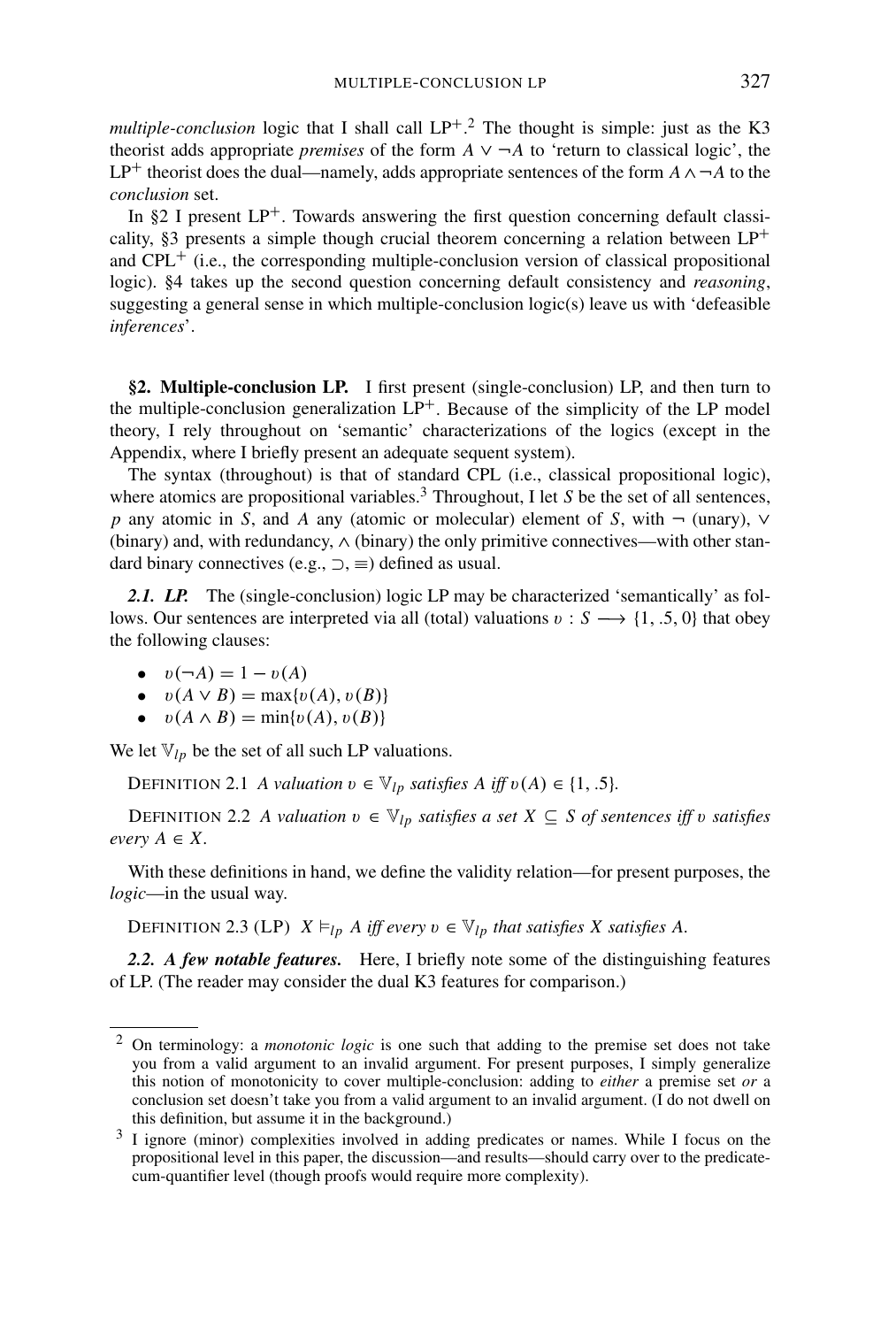2.2.1. *Notable invalidities.* LP is a paraconsistent logic:  $A \wedge \neg A \nvDash_{lp} B$ . Any valuation v such that  $v(A) = 0.5$  and  $v(B) = 0$  serves as a counterexample.

Moreover, disjunctive syllogism fails in LP:  $\neg A$ ,  $A \lor B \nvDash_{lp} B$ . Again, the above counterexample suffices:  $v(A) = 0.5$  and  $v(B) = 0$ .

Similarly, 'material modus ponens' fails, where  $A \supset B$  is the material conditional defined as  $\neg A \lor B$ . In particular, we have *A*, *A*  $\supset B \nvDash_{lp} B$ . The counterexample (mentioned twice) above suffices again here.

*2.2.2. Notable validities.* While LP is paraconsistent, it is not paracomplete. That LP is not paracomplete comes from the fact that  $B \vDash_{lp} A \vee \neg A$ .

An important fact, related to the 'default-classicality' idea, is that LP is a sublogic of CPL.

FACT 2.4. If  $X \models_{lp} A$  then  $X \models_{cpl} A$ .

That this is so is evident from the fact that, if you remove the middle value from LP's set of semantic values (i.e., codomain of the LP valuations), the resulting set of valuations is the familiar set  $\mathbb{V}_{cpl}$  of CPL valuations.

2.3. LP<sup>+</sup>. We achieve LP<sup>+</sup>, the *multiple-conclusion generalization of LP*, by generalizing the validity relation from the standard *set-to-sentence* relation to a *set-to-set* relation. Instead of validity being a subset of  $\wp(S) \times S$ , we now take it to be a binary relation on  $\wp(S)$ , a subset of  $\wp(S) \times \wp(S)$ .<sup>4</sup>

The semantics for LP is all we need to define  $LP^+$ , but some additional definitions are convenient:

DEFINITION 2.5 *A valuation*  $v \in V_{lp}$  *dissatisfies A iff*  $v(A) = 0$ *.* 

DEFINITION 2.6 *A valuation*  $v \in V_{lp}$  *dissatisfies a set*  $X \subseteq S$  *of sentences iff* v *dissatisfies every*  $A \in X$ .

With these definitions in hand, we define the validity relation—for present purposes, the *logic*—in the usual way, where, as throughout, *X* and *Y* are subsets of the set *S* of sentences.

DEFINITION 2.7 (LP<sup>+</sup>)  $X \vDash^+_{lp} Y$  iff no  $v \in \mathbb{V}_{lp}$  satisfies X and dissatisfies Y.

*2.3.1. Notable invalidities.* All of the single-conclusion invalidities remain, where a single-conclusion argument is one in which the conclusion set is a singleton. Any philosophical virtues of LP, the single-conclusion variant of  $LP^+$ , thus carry over into  $LP^+$ , which remains paraconsistent and nonparacomplete.<sup>5</sup>

*2.3.2. Notable validities.* What is notable—and explicitly noted in Theorem 3.7 below—is that for each of the noted invalidities in LP, there is a corresponding LP+ *validity* that arises from, in effect, treating the 'inconsistency' or 'gluttiness' of one of the premises (i.e., one of the elements of the premise set) as an element of the conclusion set—one of the 'options', so to speak, that the premise set yields in the conclusion set. In particular, we

<sup>&</sup>lt;sup>4</sup> This is simply the standard multiple-conclusion insight, which enjoys often-noted mathematical elegance over its single-conclusion counterpart. My interest here is in some of the philosophical applications of the insight, particularly to the idea of *default classicality* for target nonclassical logics.

<sup>5</sup> In this setting, we say that a logic  $\vdash$  is *paraconsistent* just if  $\Gamma$ , *A*,  $\neg$ *A*  $\nvdash$  *B*,  $\Delta$ , and *paracomplete* just if  $\Gamma$ ,  $B \nvdash A$ ,  $\neg A$ ,  $\Delta$ , where  $\Gamma$  and  $\Delta$  are subsets of *S* (sentences).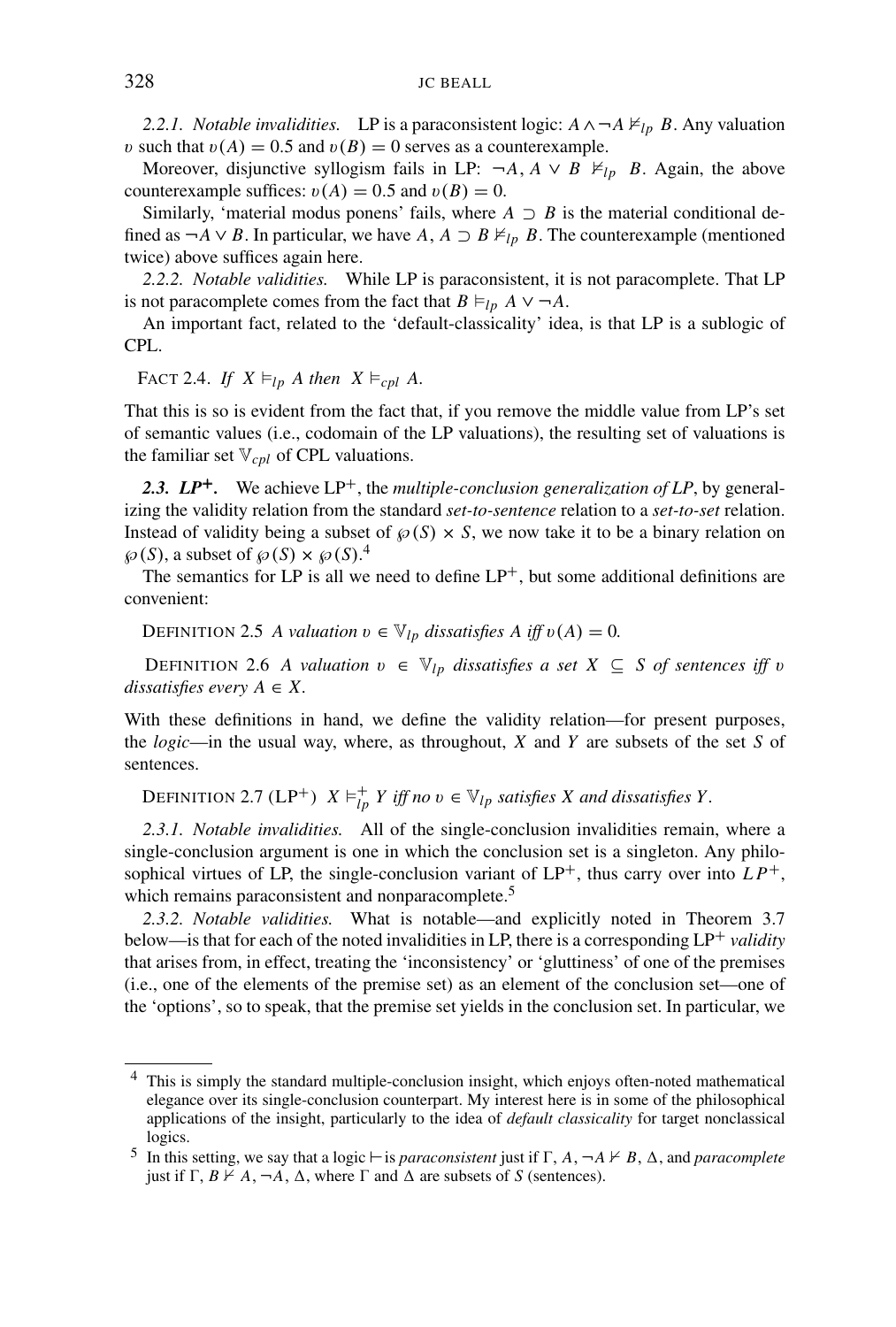have the following validities corresponding to the LP invalidities noted in §2.2.1. (Proofs are left as exercise.)

- {*A* ∧ ¬*A*}  $\nvdash_{lp}$  *B* but {*A* ∧ ¬*A*}  $\models_{lp}^+$  {*B*, *A* ∧ ¬*A*}.
- $\{\neg A, A \lor B\} \nvDash_{lp} B$  but  $\{\neg A, A \lor B\} \vDash_{lp}^+ \{B, A \land \neg A\}.$
- {*A*, *A* ⊃ *B*}  $\nvdash_{lp}$  *B* but {*A*, *A* ⊃ *B*}  $\models_{lp}^+$  {*B*, *A* ∧ ¬*A*}.

These validities reflect a pattern captured more generally in a simple but, for target philosophical purposes, central theorem concerning CPL<sup>+</sup> and LP<sup>+</sup>.

**§3. Default classicality: CPL<sup>+</sup> and LP<sup>+</sup>.** CPL may be defined by taking the 'semantics' for LP and fixing the set  $\mathbb{V}_{cpl}$  of CPL valuations to a proper subset of the set  $\mathbb{V}_{lp}$  of LP valuations. In particular,  $V_{cpl}$  is simply the set of LP valuations whose range is {1, 0}. With this in mind, the generalization to  $CPL^+$ , multiple-conclusion CPL, is straightforward.

*3.1. CPL*+*.* The multiple-conclusion generalization of CPL is achieved in the same way that the corresponding generalization to  $LP^+$  is achieved. In fact, all of the foregoing definitions apply; and the definition of validity is as follows.

DEFINITION 3.1 (CPL<sup>+</sup>)  $X \vDash_{cpl}^+ Y$  *iff no*  $v \in \mathbb{V}_{cpl}$  *satisfies* X *and dissatisfies* Y.

For present purposes, what is important about this generalized form of classical (propositional) logic is its relation to the corresponding generalization of LP. In particular, that classical logic, so understood (in multiple-conclusion form), is the *default* logic of—the otherwise all-purpose, weaker—logic  $LP^+$  is conspicuous from the result below.

*3.2. CPL*+ *and LP*+*.* Throughout, we let *X* be any subset of *S*, and *p* any atomic in *S*. We define (standard) notions of, respectively, a valuation restricted to a subset of its domain; a set of subsentences of a sentence; a set of subsentences of a set of sentences; the set of atomic sentences in a set of sentences; and an 'atomic inconsistency set' corresponding to a set of sentences:

DEFINITION 3.2 *We let*  $v \mid Z$  *be the restriction of*  $v$  *to*  $Z$  *as standardly defined.* 

DEFINITION 3.3 Let  $\sigma(A)$  be the set of subsentences of A, standardly defined.

DEFINITION 3.4 *Let*  $\sigma(X)$  *be*  $\{B : B \in \sigma(A) \text{ for each } A \in X\}.$ 

DEFINITION 3.5 Let  $\alpha(X) = \{p : p \text{ is atomic and } p \in \sigma(X)\}.$ 

DEFINITION 3.6 Let  $\iota(X) = \{p \land \neg p : p \in \alpha(X)\}.$ 

An example, with respect to Definition 3.6, is  $\iota(X) = \{p \land \neg p, q \land \neg q, r \land \neg r\}$ , which is the 'atomic inconsistency set' corresponding to any set *X* for which  $\alpha(X) = \{p, q, r\}$ , for example,  $X = \{\neg p, \neg (r \lor q)\}\$ or the like.

THEOREM 3.7.  $X \vDash_{cpl}^+ Y \text{ iff } X \vDash_{lp}^+ Y \cup \iota(X)$ *.* 

*Proof. RLD.* This follows immediately from two facts:

FACT 3.8.  $\mathbb{V}_{cpl} \subseteq \mathbb{V}_{lp}$ .

FACT 3.9. *If*  $\iota(X) \neq \emptyset$ , then every  $v \in V_{cpl}$  dissatisfies  $\iota(X)$ , that is, no CPL valuation *satisfies anything in*  $\iota(X)$ *. If*  $\iota(X) = \emptyset$ *, then*  $Y \cup \iota(X) = Y$ *, and so Fact 3.8 suffices for the result.*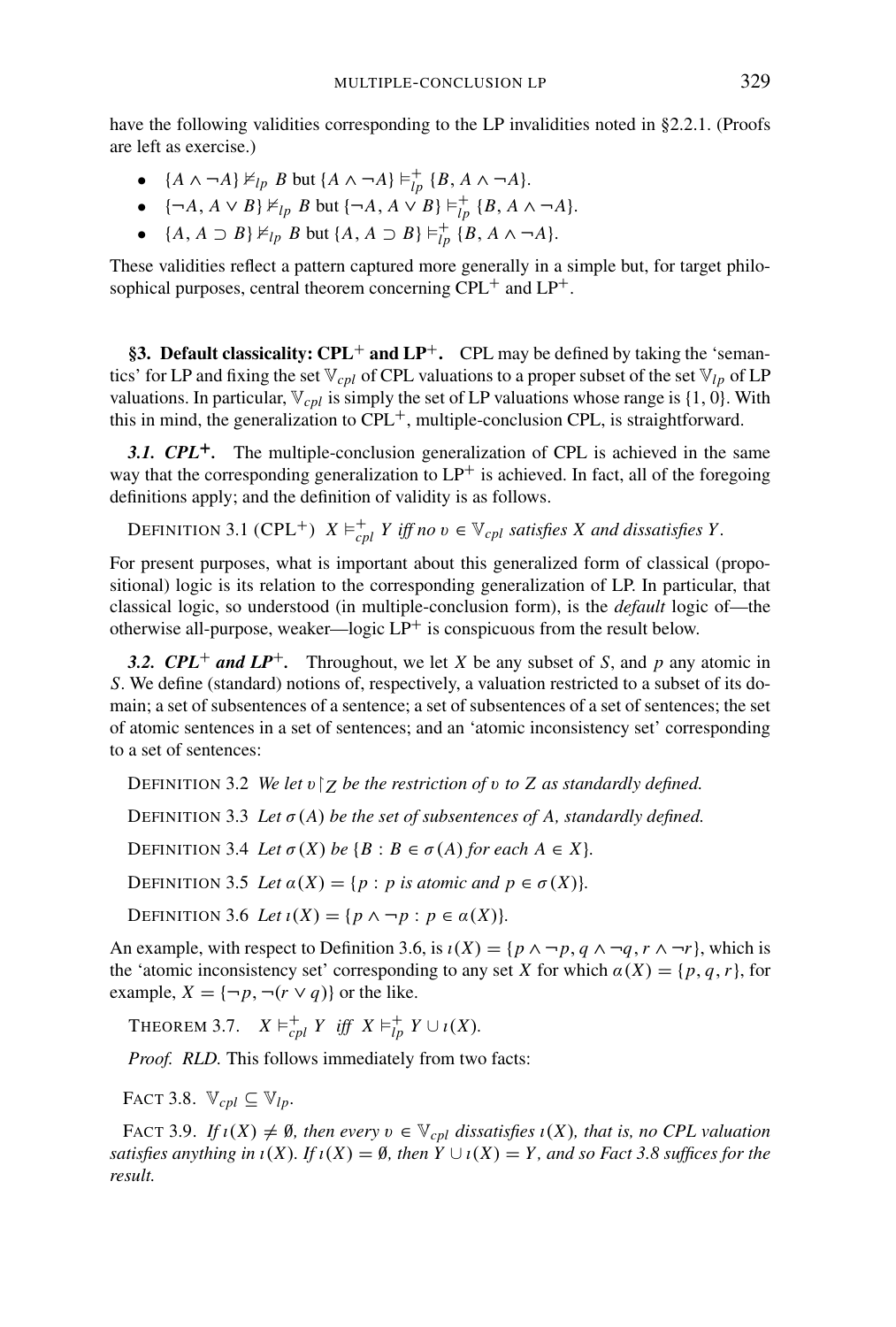*LRD.* Suppose that  $X \vDash_{cpl}^+ Y$  but, for reductio,  $X \nvDash_{lp}^+ Y \cup \iota(X)$ , in which case there's some  $v \in \overline{\mathbb{V}}_{lp}$  such that v satisfies *X* but v *dissatisfies*  $\overline{Y} \cup i(X)$ . If  $v \in \mathbb{V}_{cpl}$ , then, by the initial supposition, v satisfies something in *Y* and, hence, satisfies something in  $Y \cup i(X)$ . So,  $v \in \mathbb{V}_{lp} \setminus \mathbb{V}_{cpl}$ . Now, either there's some  $v' \in \mathbb{V}_{cpl}$  such that  $v \upharpoonright \alpha(X) = v' \upharpoonright \alpha(X)$ or not. In the latter case,  $v(p) = 0.5$  for some  $p \in \alpha(X)$ , and so  $v(p \land \neg p) = 0.5$ by LP (semantic) conditions; and so v satisfies something in  $\iota(X)$  and, in turn, satisfies something in *Y* ∪  $\iota(X)$ . Contradiction. In the former case, where there is some  $v' \in$  $\mathbb{V}_{cpl}$  such that  $v \upharpoonright_{\alpha}(X) = v' \upharpoonright_{\alpha}(X)$ , we immediately get  $v \upharpoonright_{X} = v' \upharpoonright_{X}$  by the following fact:

FACT 3.10. Let  $v \in V_{lp}$  and  $v' \in V_{cpl}$ . For any  $X \subseteq S$ , if  $v \mid_{\alpha}(X) = v' \mid_{\alpha}(X)$ , then  $v \upharpoonright X = v' \upharpoonright X$ . *(Proof: exercise.)* 

But, then, since v satisfies X, so too does v', in which case, since  $v' \in \mathbb{V}_{\text{cpl}}$  and  $X \vDash_{\text{cpl}}^+ Y$ , we have that v' satisfies something in *Y* and, hence, v' satisfies something in  $Y \cup i(X)$ . But, then, so does  $v$ . Contradiction.

*Parenthetical remark.* I am grateful to Graham Priest who, in comments on an earlier draft, pointed to a related result that he establishes concerning single-conclusion LP (Priest, 2006b, chap. 8). The proof of Priest's result proceeds via the metatheory (invoking, e.g., compactness and the material-conditional deduction theorem). Given that LP may be seen as the limit (*singleton*-conclusion) case of  $LP^+$ , the purely semantic proof that I give for Theorem 3.7 extends to LP.

I should also note that Priest's result is related to one discussed by Belnap & Dunn (1973), which turns on introducing a sentential constant f that, informally, may be thought of as the disjunction of all elements of  $\iota(S)$ . Both results are more coarse-grained than Theorem 3.7; and one advantage of  $LP^+$  and Theorem 3.7 emerges along these lines by an objection that Belnap and Dunn present against using such (single-conclusion) results for cashing out the 'default classicality' idea:

the relevantist [or, for present purposes, LP theorist] generally has more information than a barren disjoined f; he knows, if he has done his homework, which contradiction is at issue. . . [A]nd so for him, using f, whether suppressed or not, is to lose information. (Anderson et al., 1992, p. 505)

In the LP<sup>+</sup> context, we get more fine-grained information via the already-available  $\iota(X)$  in question. (And we could define a 'minimally inconsistent conclusion set' to get even finergrained information.) Of course, one could similarly add a multitude of more finely grained 'atomic-inconsistency constants' (so to speak) to play the role of the already-available family of atomic inconsistency sets  $\iota(X)$ , but it is not clear what would be achieved over the  $LP^+$  framework. My own view is that the  $LP^+$  framework is more natural, but 'natural' in a sense that, regrettably, I cannot as yet make precise. I leave the matter for future debate. *End remark.*

*3.3. Philosophical application.* Theorem 3.7 gives an answer to the first question about default-classicality (without invoking a nonmonotonic logic). In short, the theorem above makes plain that CPL+ is our 'default logic' in the sense that, *except when one or more of the premises is a 'glut'*, what follows from the premise set is precisely what follows according to classical logic (here conceived in multiple-conclusion terms).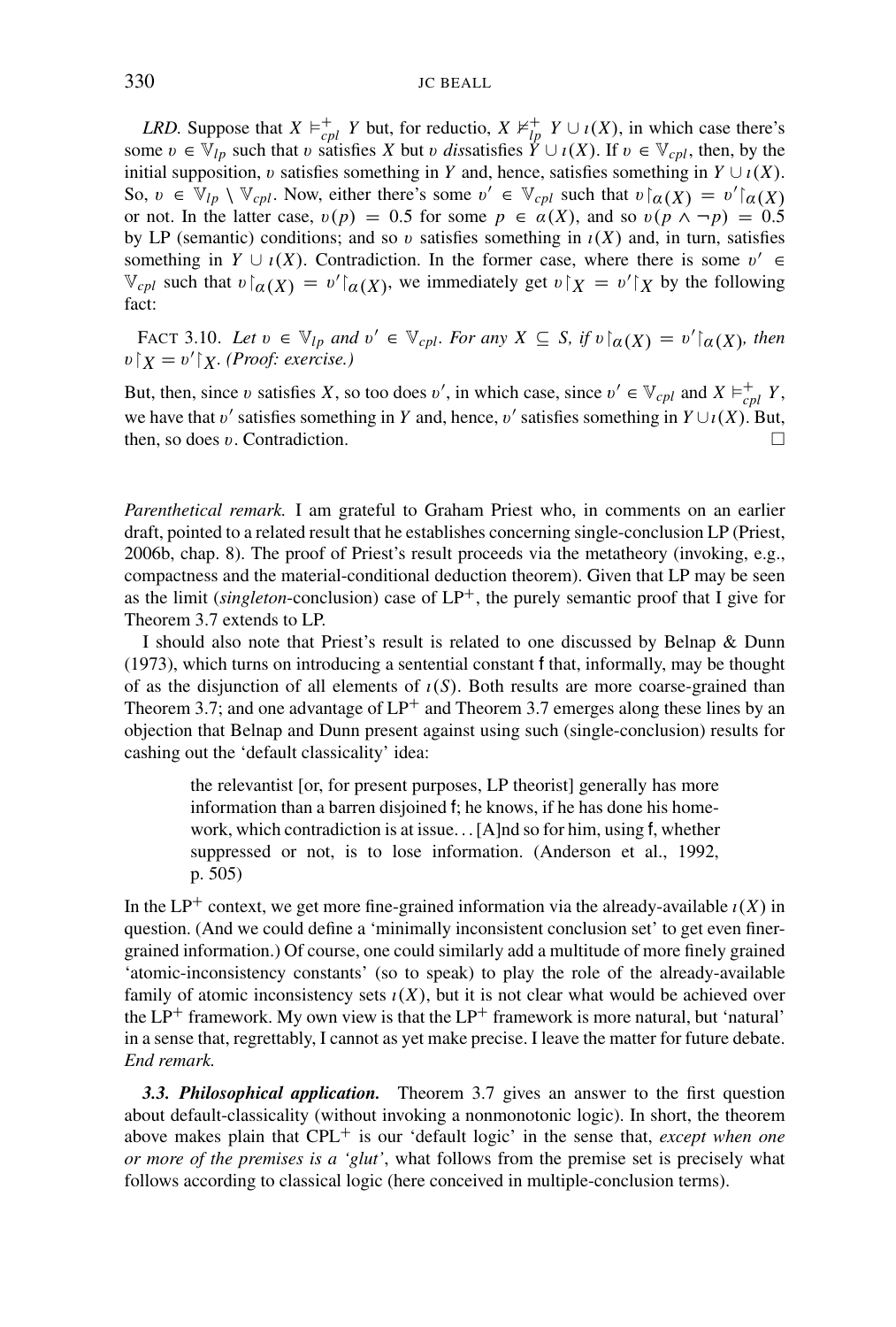**§4. Choices: default-classical reasoning.** The import of Theorem 3.7 is that the consequences of a premise set are the classical consequences—*unless* some of the premises are glutty. This is the sense in which the *logic* exhibits the default-classicality idea.

There is, however, a second question: how is such 'default classicality' or 'default consistency' to be understood with respect to *using the logic*? How does such 'default classicality' show up in *reasoning*? This question, I suggest, has a very natural answer that coincides nicely with a perspective on *using* multiple-conclusion logic in general.

*4.1. Logic and choices.* Let us assume that logic—or validity—is fundamentally along multiple-conclusion lines, with single(-ton)-conclusion logic the limiting case. What our logic tells us, then, is what *sets* of sentences follow from what sets of sentences.

How, then, shall we understand what logic provides? I suggest that what logic often gives us is a (conclusion) set of *choices*. The logic simply tells you that *Y* follows from *X*. What you do with the elements—the options—in *Y* is beyond logic's rule. (More on this in §4.2). Of course, given the monotonicity of our logic,  $6$  talk of 'choices' is interesting chiefly in what might be called *strict-choice validities*, that is, a valid argument  $\langle X, Y \rangle$  such that there's no  $Z \subset Y$  such that *X* implies *Z*. For example, in our target  $LP^+$  case,

$$
\langle \{\neg q, p \supset q\}, \{\neg p, q \wedge \neg q\} \rangle
$$

is a strict-choice validity: it is  $LP^+$ -valid, but the given premise set fails to imply any proper subset of the conclusion set. It is in strict-choice validities that choices are 'real' (so to speak), though the general suggestion is that all valid arguments provide choices (however degenerate), namely, whatever is in the conclusion set.7

*4.2. Choices and extralogical principles.* How, then, do we *use* logic on this picture? How do we *draw a conclusion*—make a single *choice*—from a (conclusion) set of choices? The natural answer is a familiar one: we rely on *extralogical* principles principles of rationality, pragmatic principles, epistemic principles, or more.<sup>8</sup> And this is precisely where the default classicality—or defeasible consistency—comes into play in *using* logic: extralogical principles.

When logic gives us a strict choice (i.e., delivers a strict-choice validity), a consistency assumption—perhaps based on rationality, perhaps on something else—guides the

<sup>6</sup> Recall that monotonicity in this context involves both sides—a fortiori, the conclusion-set side. (In proof-theoretic terms, the present point may be made via *weakening on the right*.) I am grateful to an anonymous referee for useful comments on this section.

<sup>7</sup> Along these lines, one might think of logical truths as *dull 'choices'*, namely, those *A* such that {*A*} ∪ *Y* follows from every (including empty) premise set *X*, for any *Y* ⊆ *S*. In LP, such *A* are precisely the classical logical truths (Priest, 1979); and—as a simple proof shows—the situation is the same for  $LP^+$ .

<sup>8</sup> Lessons of Carroll (1895) might be construed along these lines, as well as Harman's (1986) distinction between logic and inference/reasoning. Extralogical principles of rationality concerning rejection (Field, 2008; Priest, 2006b; Restall, 2005b) or the like—are common in applications of nonclassical logics, though formulating such principles can be hard, as Restall (2004), (Priest, 2006b, chap. 19), and particularly Field (2010)—concerning degrees of belief in multiple-conclusion setting—make plain.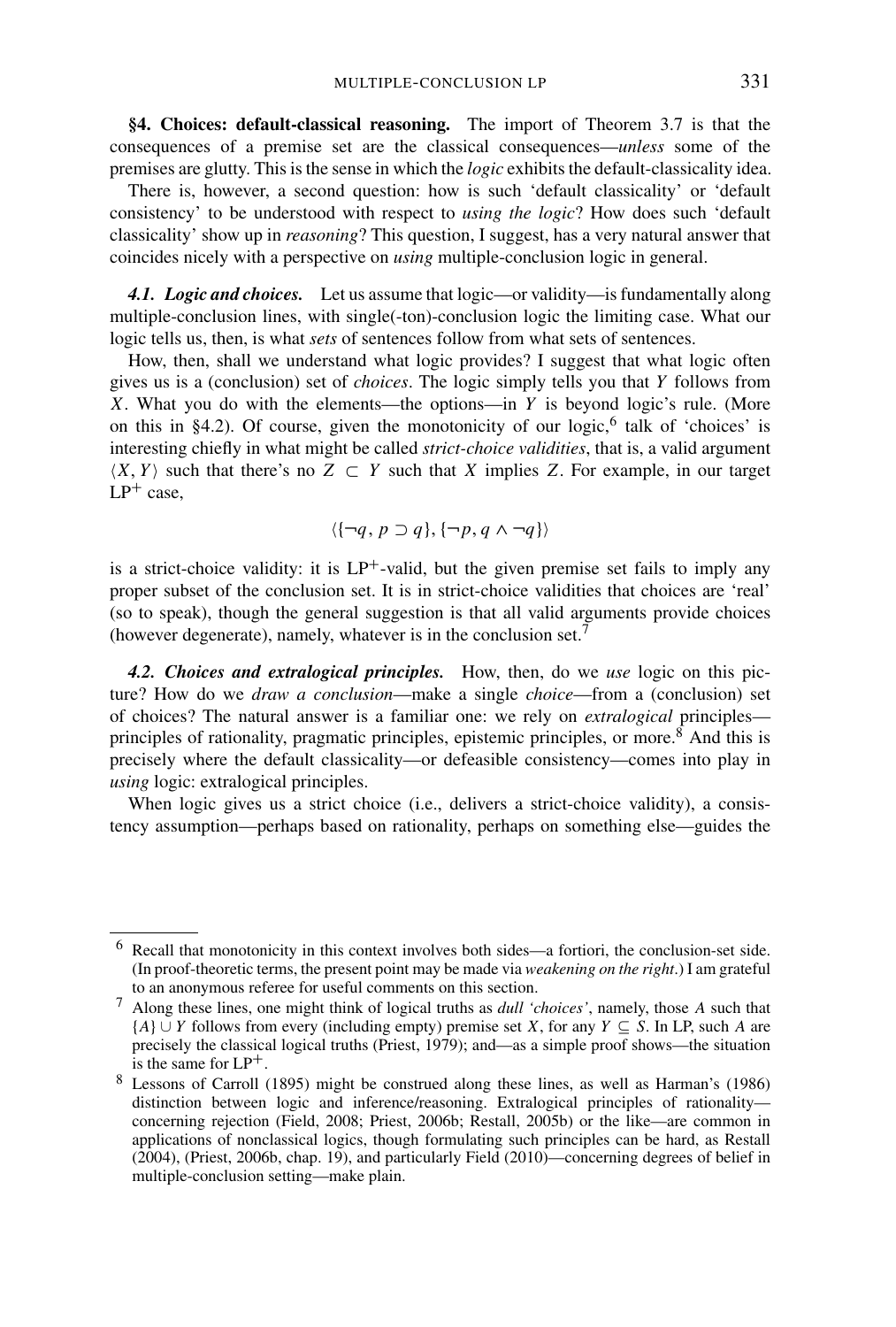choice: *reject inconsistency (other things being equal)*. While the details of such principles might be complicated, the general idea is simple. Why, for example, do we normally infer or 'choose' *q* via the premise set  $\{\neg p, p \lor q\}$  if, as I've suggested, our logic delivers only the (conclusion) set  $\{q, p \land \neg p\}$ ? The answer—at least in rough form—invokes extralogical principles: *as a first go, reject the inconsistent options!* Of course, when, in extraordinary (e.g., paradoxical) cases, our choices keep hitting against evidence for inconsistency, we then return to our original conclusion set of choices, and choose a different option. Such is the defeasibility of inference; such is the defeasibility of inquiry. Logic itself can only take us to our options; it leaves extralogical principles to guide our choices. Logic itself is monotonic; what we do with the choices that logic gives us is defeasible.

 $\S5.$  Concluding remarks.  $LP^+$ , the multiple-conclusion generalization of LP, reflects the idea of default classicality in a natural—and monotonic—way. With respect to the formal logic itself,  $LP^+$  reflects default classicality via Theorem 3.7. In short: except for various 'glutty' or inconsistent phenomena (e.g., paradoxes), what follows from a premise set are precisely its classical consequences.

Logic, qua fundamentally a set-to-set (multiple-conclusion) relation, tells us what *sets* follow from what *sets*. But this often leaves us with choices: a single premise set may leave us with the choice between a consistent and an inconsistent option. And here is where the default-classicality feature of *reasoning*—or *using a logic*—shows up. Logic often leads us to a choice; it's only via *extralogical principles* that we make our choices. And such principles generally preach against inconsistency. It is only when—in the face of other theoretical pressures (e.g., simplicity, coherence, faithfulness to data, whathaveyou)—inconsistency cannot be avoided that we return to the initial stock of choices and choose an inconsistent option. Such defeasibility is *not* something that the formal logic itself exhibits; such defeasibility is instead a feature of extralogical principles guiding theoretical inquiry in general.

**§6. Acknowledgements.** In addition to the very useful comments of two anonymous referees, I'm grateful to Phil Bricker, Asher Kach, Marcus Rossberg, Reed Solomon, and Bruno Whittle for discussion, the Holbox community for a beautiful place to think, and very grateful to Aaron Cotnoir, Hartry Field, Graham Priest, and especially Dave Ripley for comments on earlier drafts. Greg Restall put multiple-conclusion logics—and particularly their philosophical applications—in my mind, and I'm grateful for ongoing fruitful discussion with him. One of Restall's papers (Restall, 2004) emphasizes the important duality on which this paper relies.

I should also briefly note my hope that this paper be part of a bigger project. In fact, my chief interest is not so much in all of the details of  $LP<sup>+</sup>$  as it is in the philosophical application: my chief interest—though not in this paper—is in advancing a version of 'dialetheism' underwritten by  $LP^+$  along the lines of what Graham Priest and I (in conversation) call the *Goodship Project* (Goodship, 1996), specifically a version of 'nondetachable dialetheism' (that lacks a detachable conditional), but this is for a larger project. In the current paper, I ony present  $LP<sup>+</sup>$  and a general perspective on using multipleconclusion logics, all with the target philosophical application to the idea of 'default classicality'.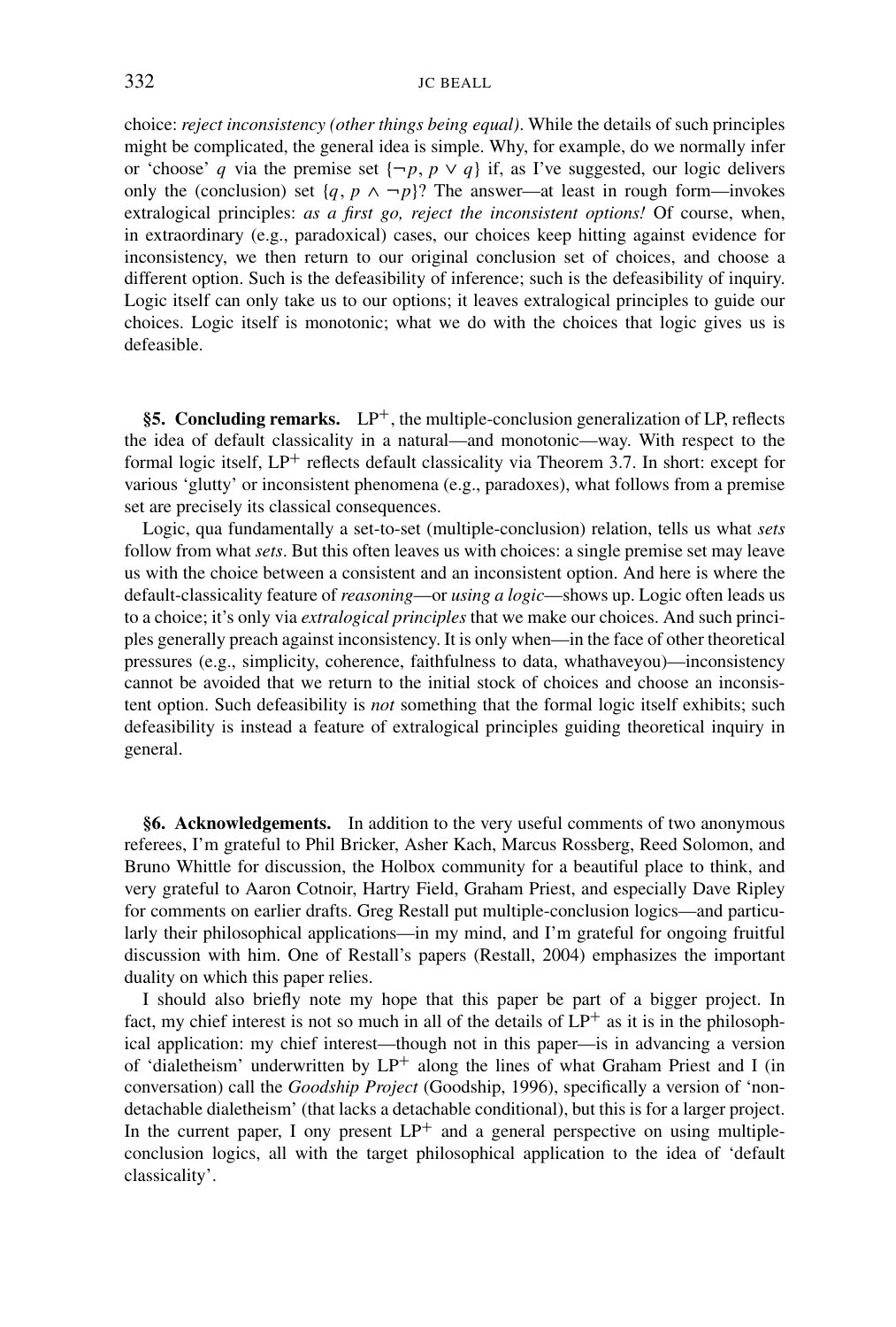#### **Appendix**

**A sequent system for LP**+**.** There are various ways to achieve an adequate sequent calculus for  $LP^{+,9}$  Ripley (2011) employs ideas from Baaz et al. (1993a, 1993b) to construct a three-sided sequent system for LP that, with minor tweaks, yields a three-sided set-set system for  $LP^+$ .

An alternative approach towards a fully two-sided system is to take widely-known tagged tableau systems for LP (Beall & Ripley, 2011; Beall & van Fraassen, 2003; Priest, 2008; Restall, 2005a) and use them to construct a corresponding (cut-free) system for  $LP^{+}$ .<sup>10</sup> In particular, use the 'positive' tableau tag (say, '+') for left position and the 'negative' tag (say, '−') for right. For example, the 'positive negated conjunction' rule in such systems directly reflects De Morgan equivalence:

$$
\neg(A \land B), +
$$
  

$$
\neg A \lor \neg B, +
$$

And the same goes for the 'negative negated conjunction' rule:

$$
\neg(A \land B), -
$$
  

$$
\neg A \lor \neg B, -
$$

As above, 'translating' these rules into two-sided sequent rules puts the 'positive' on the left and the 'negative' on the right (and flipping the top-down tableau order to arrive at our target  $\neg \land$  operation in the corresponding sequent rules):

$$
\neg \land \text{Left: } \frac{\Gamma, \neg A \lor \neg B \vdash \Delta}{\Gamma, \neg (A \land B) \vdash \Delta} \quad \neg \land \text{Right: } \frac{\Gamma \vdash \neg A \lor \neg B, \Delta}{\Gamma \vdash \neg (A \land B), \Delta}
$$

In turn, the adequacy results of the given tableau system carry over, mutatis mutandis, to the 'generated' sequent system. I briefly sketch such a system here, omitting (routine) adequacy results.

*A.1 Notation.* Throughout, *A* and *B* are any sentences unless otherwise noted;  $\Gamma$ ,  $\Delta$ ,  $\Pi$  and  $\Sigma$  are any sets (not multisets) of sentences; and, following convention, the comma is union and ' $\Gamma$ , *A*' abbreviates ' $\Gamma \cup \{A\}$ '. I use the turnstile for sequents.

### *A.2 Axioms.*

- A1. Identity:  $\Gamma$ ,  $A \vdash A$ ,  $\Delta$ , where *A* is any sentence.<sup>11</sup>
- A2. Exhaustion:  $\Gamma \vdash A$ ,  $\neg A$ ,  $\Delta$ , where *A* is any atomic.<sup>12</sup>

<sup>&</sup>lt;sup>9</sup> I am grateful to a referee for suggesting the inclusion of a sequent system in this paper. I am also grateful to Dave Ripley who not only gave me access to his unpublished work on threesided systems, but also independently discovered the tableau-to-gentzen system below. Indeed, any novelty in 'my' system below is to be credited equally to Ripley.

<sup>&</sup>lt;sup>10</sup> I assume familiarity with the target tableau systems here. See any of the cited sources for details, but for the target adequacy results I rely specifically on the system presented by Priest (2008).

<sup>11</sup> An alternative approach is to formulate Identity for *all literals*, and show that it holds for all sentences; however, a direct 'translation' of the target tableau system (Priest, 2008), on whose adequacy results I rely, takes Identity for *all* sentences as primitive. (NB: that one needs to take it as primitive at least for all literals is a feature of the nonclassical negation at work.)

<sup>12</sup> A negation <sup>¬</sup> connective is sometimes said to be *exhaustive* just when its version of excluded middle holds, that is, just when  $A \vee \neg A$  is valid. The role of our exhaustion axiom here is to ensure  $LP^+$ 's exhaustive negation.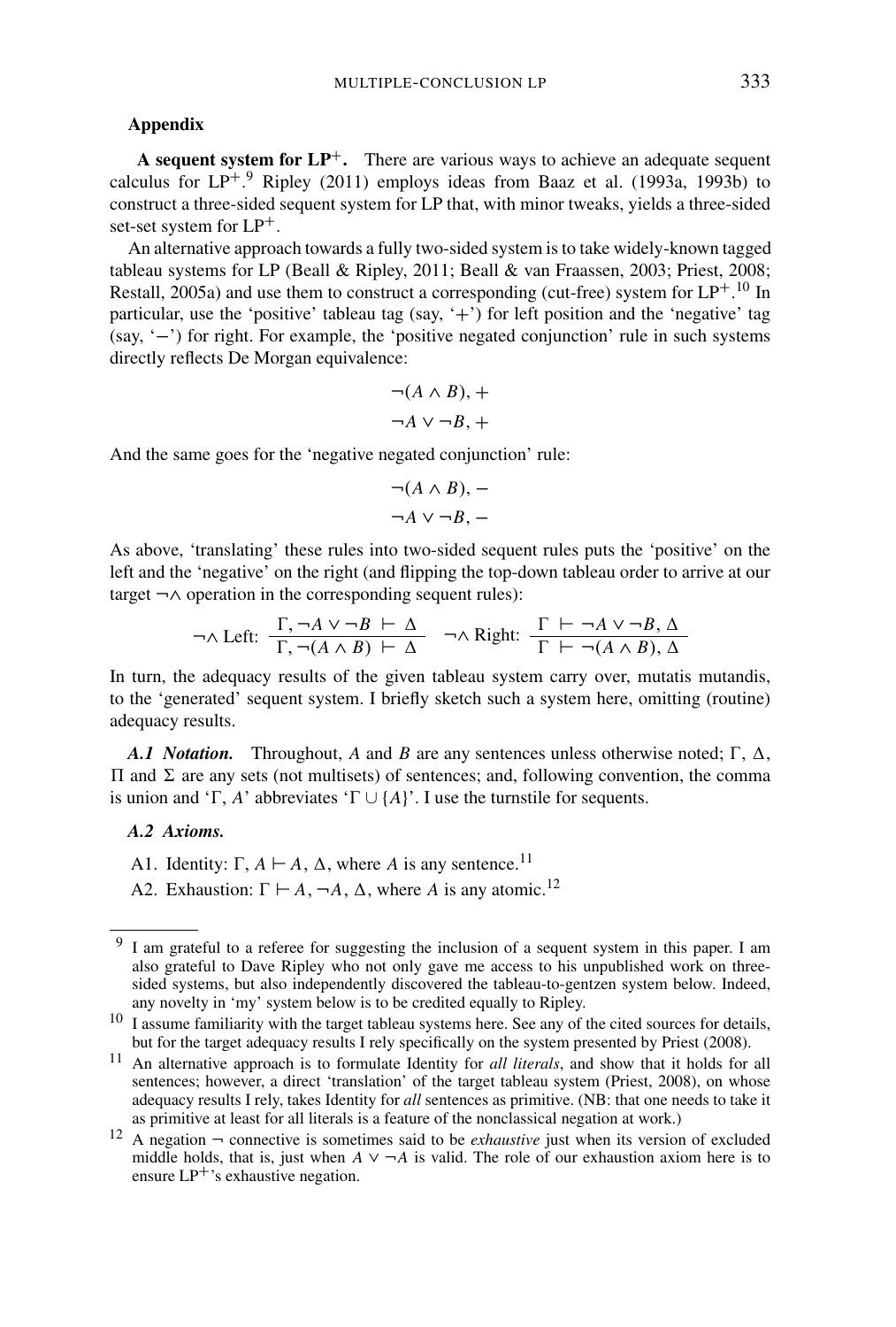*A.3 Operational rules.* What is peculiar about negation in  $LP^+$  is its interaction with other connectives. Classical rules are fine for conjunction and disjunction; it's in negation's interaction with such connectives where the nonclassicality emerges. All of this is reflected directly in the familiar tableau system(s) for LP (Priest, 2008), which have independent De Morgan rules governing negation's interaction with other boolean connectives. (Sometimes, the De Morgan equivalences are given explicitly in the rules; sometimes they're implied, where a 'positive' rule for negated conjunctions might directly branch into the negated disjuncts, rather than to the corresponding disjunction itself.) The rules below simply rewrite such tableau rules in two-sided set-set sequent form.

*A.3.1 Classical* ∧ *rules*

$$
\wedge \text{ Left: } \frac{\Gamma, A, B \vdash \Delta}{\Gamma, A \wedge B \vdash \Delta} \quad \wedge \text{ Right: } \frac{\Gamma \vdash \Delta, A \quad \Gamma \vdash \Delta, B}{\Gamma \vdash \Delta, A \wedge B}
$$

*A.3.2 Classical* ∨ *rules*

$$
\lor \text{ Left: } \frac{\Gamma, A \vdash \Delta \qquad \Gamma, B \vdash \Delta}{\Gamma, A \lor B \vdash \Delta} \quad \lor \text{ Right: } \frac{\Gamma \vdash \Delta, A, B}{\Gamma \vdash \Delta, A \lor B}
$$

*A.3.3 Negated conjunctions*

$$
\neg \land \text{Left: } \frac{\Gamma, \neg A \lor \neg B \vdash \Delta}{\Gamma, \neg (A \land B) \vdash \Delta} \quad \neg \land \text{Right: } \frac{\Gamma \vdash \neg A \lor \neg B, \Delta}{\Gamma \vdash \neg (A \land B), \Delta}
$$

*A.3.4 Negated disjunctions*

$$
\neg \lor \text{Left: } \frac{\Gamma, \neg A \land \neg B \vdash \Delta}{\Gamma, \neg (A \lor B) \vdash \Delta} \quad \neg \lor \text{Right: } \frac{\Gamma \vdash \neg A \land \neg B, \Delta}{\Gamma \vdash \neg (A \lor B), \Delta}
$$

*A.3.5 Negated negations*

$$
\neg\neg \text{Left: } \frac{\Gamma, A \vdash \Delta}{\Gamma, \neg \neg A \vdash \Delta} \quad \neg \neg \text{Right: } \frac{\Gamma, A \vdash \Delta}{\Gamma \vdash \neg \neg A, \Delta}
$$

*A.4 Structural rules.* Since we're using sets, we rely on the (free) rules of contraction and permutation. Cut, which is eliminable, is a rule:

Cut: 
$$
\frac{\Gamma \vdash \Delta, A \qquad A, \Sigma \vdash \Pi}{\Gamma, \Sigma \vdash \Delta, \Pi}
$$

Weakening rules, namely,

Weakening Left: 
$$
\frac{\Gamma \vdash \Delta}{\Gamma, A \vdash \Delta}
$$
 Weakening Right:  $\frac{\Gamma \vdash \Delta}{\Gamma \vdash A, \Delta}$ 

are both eliminable for a standard reason: the 'nature' of our sequents—the axioms governing them—already allow side premises (antecedents) and side consequents (succeedents).

*A.5 Validity.* We say that  $\Gamma \vdash \Delta$  is *valid* just if derivable via the above rules.

#### *A.6 Some results.*

THEOREM A.1 (ADEQUACY).  $\Gamma \vDash^+_{lp} \Delta \text{ iff } \Gamma \vdash \Delta.$ 

*Proof.* The soundness proof is straightforward. The completeness proof covered by (Priest, 2008, p. 157, theorem 8.7.9) for the corresponding tableau system carries over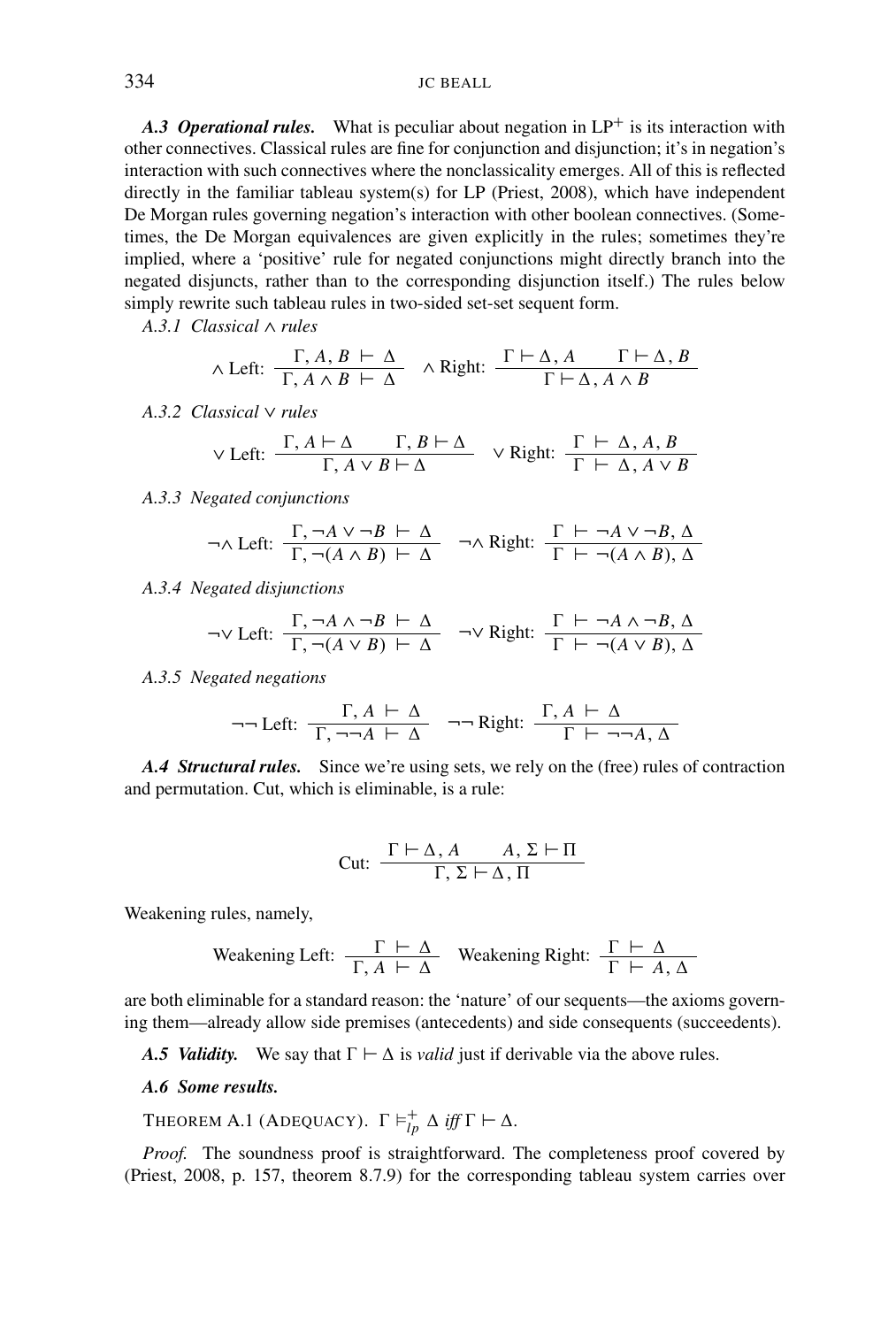directly, where, as above, the negative tableau tag corresponds to the right position in our sequents, and the positive the left.<sup>13</sup>

THEOREM A.2 (CUT ELIMINATION). *If*  $\Gamma \vdash \Delta$ , *A* and  $\Sigma$ , *A*  $\vdash \Pi$  then  $\Gamma$ ,  $\Sigma \vdash \Delta$ ,  $\Pi$ .

*Proof.* The given completeness proof is Cut-free. □

#### BIBLIOGRAPHY

- Anderson, A. R., Belnap, N. D., & Dunn, J. (1992). *Entailment: The Logic of Relevance and Necessity*, Vol. 2. Princeton, NJ: Princeton University Press.
- Asenjo, F. G. (1966). A calculus of antinomies. *Notre Dame Journal of Formal Logic*, **16**, 103–105.
- Baaz, M., Fermüller, C. G., & Zach, R. (1993a). Dual systems of sequents and tableaux for many-valued logics. Technical Report TUW-E185.2-BFZ.2-92.
- Baaz, M., Fermüller, C. G., & Zach, R. (1993b). Systematic construction of natural deduction systems for many-valued logics: Extended report. Technical Report TUW-E185.2-BFZ.1-93.
- Beall, J. (2009). *Spandrels of Truth*. Oxford, UK: Oxford University Press.
- Beall, J. (2010). *Logic: The Basics*. Oxford, UK: Routledge.
- Beall, J., & Ripley, D. (2011). *Supplement to Logic: The Basics*. Oxford, UK: Routledge. Available from: entailments.net.
- Beall, J., & van Fraassen, B. C. (2003). *Possibilities and Paradox: An Introduction to Modal and Many-Valued Logic*. Oxford, UK: Oxford University Press.
- Belnap, N. D., & Dunn, J. M. (1973). Entailment and the disjunctive syllogism. In Fløistad, F., and von Wright, G. H., editors. *Philosophy of Language/Philosophical Logic*, The Hague, The Netherlands: Martinus Nijhoff, pp. 337–366. Reprinted in (Anderson et al., 1992, §80).
- Brady, R. (2006). *Universal Logic*, Vol. 109. Stanford, CA: CSLI Lecture Notes.
- Carroll, L. (1895). What the Tortoise said to Achilles. *Mind*, **4**(14), 278–280.

Dunn, J. M. (1966). The algebra of intensional logics. PhD Thesis, University of Pittsburgh. Field, H. (2008). *Saving Truth from Paradox*. Oxford, UK: Oxford University Press.

- $1 \in v(A)$  iff  $\langle A, 1 \rangle \in \rho$ ;
- $0 \in v(A)$  iff  $\langle A, 0 \rangle \in \rho$ .

<sup>&</sup>lt;sup>13</sup> For the interested reader: the given proof (Priest, 2008, p. 157; theorem 8.7.9) is done via so-called relational semantics for LP, which uses 'exhaustive subsets' of  $S \times \{1, 0\}$  for interpretations, where a subset is exhaustive just if it contains  $\langle A, 1 \rangle$  or  $\langle \neg A, 1 \rangle$  for each sentence *A* in *S*. Other (obvious) constraints on interpretations are imposed (e.g., requiring that  $\langle A \wedge B, 1 \rangle$  be in an interpretation just if  $\langle A, 1 \rangle$  and  $\langle B, 1 \rangle$  are in there, etc.). For purposes of the completeness proof—in particular, defining *induced interpretation*—one may translate the relational semantics into the many-valued semantics (used here) in various ways, the easiest involving two steps. Step one (Dunn, 1966): map our set of semantic values  $\{1, .5, 0\}$  into  $\mathcal{P}(\{1, 0\})$  so that the images of 1, .5, and 0 are  $\{1\}$ ,  $\{1, 0\}$ , and  $\{0\}$ , respectively. Step two: where  $\rho \subseteq S \times \{1, 0\}$ , and v is one of our LP valuations from *S* into (now)  $\wp({1, 0})$ , set

The rest of the proof carries over keeping in mind the 'positive as left position' and 'negative as right position' ideas.